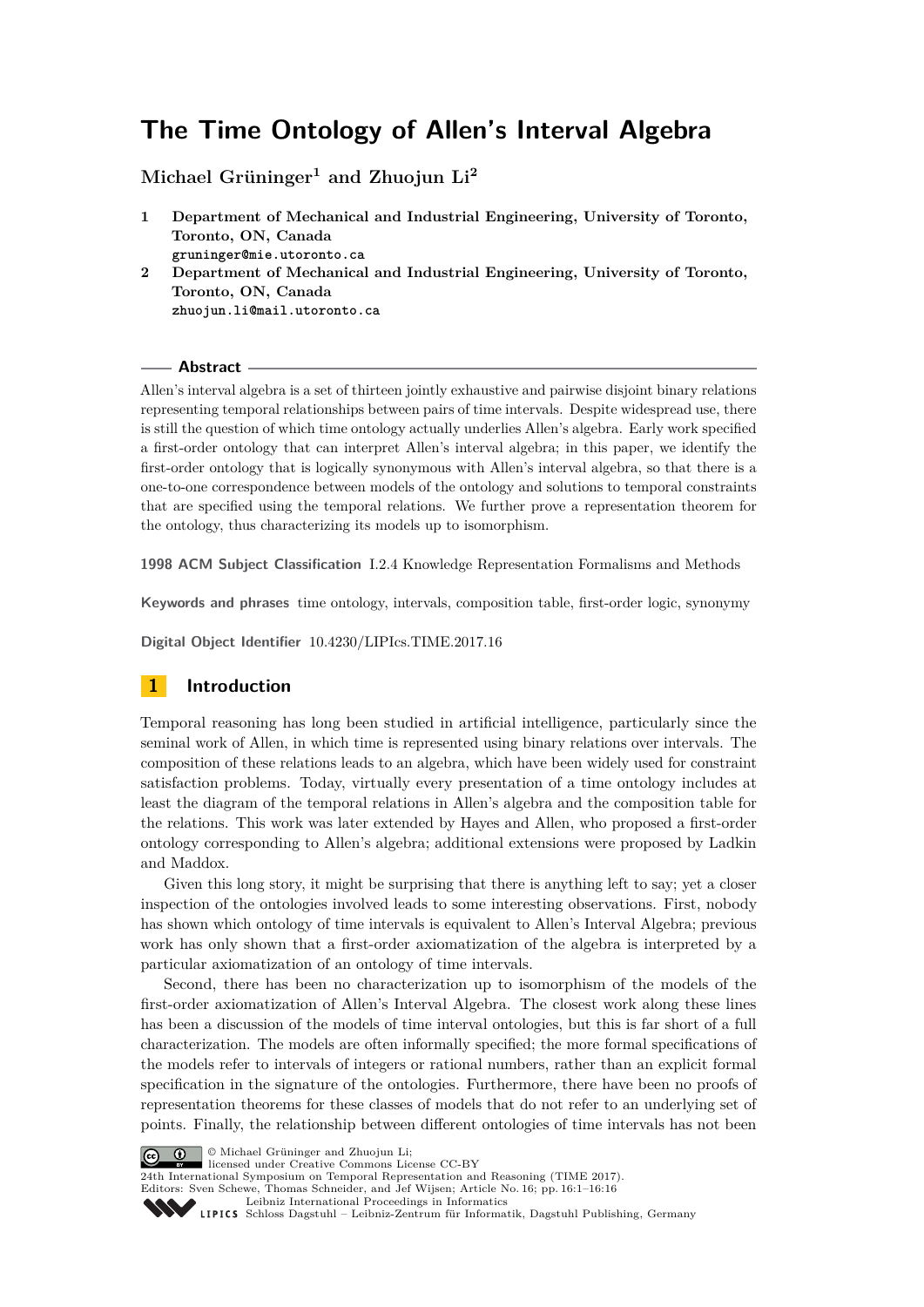#### **16:2 The Time Ontology of Allen's Interval Algebra**

fully explicated. The relationship between these other interval ontologies and Allen's Interval Algebra is thus also not clear.

In this paper we investigate Allen's Interval Algebra based on the metalogical relationship between the first-order theory of the composition table and the different axiomatizations of time ontologies of intervals. After reviewing the basic axiomatizations of the time ontologies in Section [2,](#page-1-0) we discuss the relationship between the theory of the interval algebra  $T_{\text{allen}}$  and Hayes' axiomatization  $(T_{interval\_median})$  in Section [3.](#page-3-0) After showing that  $T_{interval\_median}$ cannot be interpreted by  $T_{\text{allen}}$ , we propose a new ontology  $T_{\text{bounded\_ meeting}}$ , which is weaker than *Tinterval*\_*meeting*. Our key result is that a nonconservative extension of the interval algebra, which we call  $T_{\text{allen}}^*$ , is logically synonymous with the  $T_{\text{bounded\_ meeting}}$ , meaning  $T_{bounded\_ meeting}$  and  $T_{allen}^*$  axiomatize the same class of structures. In other words,the two theories are semantically equivalent, and only differ in signature (i.e., the non-logical symbols). Finally, in Section [4,](#page-8-0) we present a characterization of models of *Tbounded*\_*meeting* up to isomorphism, and explain how such a characterization can be used in characterizing algebraic properties of models of  $T_{\text{allen}}$ .

### <span id="page-1-0"></span>**2 Preliminaries**

#### **2.1 Allen's Interval Algebra**

Allen's introduction of thirteen relations over temporal intervals [\[2\]](#page-14-0) laid the foundations for qualitative temporal reasoning and representation. The interval relations are *meets*, *before*, *starts*, *ends*, *overlaps*, *during*, their inverses *met*\_*by*,*after*, *started*\_*by*, *ended*\_*by*, *overlapped*\_*by*, *contains*, and equality. These relations are pairwise disjoint and exhaustive (that is, any two time intervals must be related by one of these relations). The notion of an algebra over these relations arises from considering the intersection, union, and composition of a pair of temporal relations. This leads to the composition table  $CT$ , which is a 13  $\times$ 13 matrix such that for each ordered pair of interval relations  $R_i, R_j$ , the cell  $CT(R_i, R_j)$ indicates the possible temporal relations between two intervals *a* and *c* assuming that  $R_i(a, b)$ and  $R_i(b, c)$  holds. For example,  $CT(sants, overallaps) = \{before, overlaps, meets\}$ , meaning that if  $starts(a, b)$  and  $overlaps(b, c)$ , then the interval *a* is before, overlaps, or meets the interval *c*.

### **2.2 Ontologies for Time Intervals**

Although the application of Allen's interval algebra was widespread in the specification and solution of temporal constraint satisfaction problems, it was several years before people considered its relationship to the time ontologies being developed within the knowledge representation community. In this section, we review the primary time ontologies that are relevant to the axiomatization of the interval algebra in first-order logic.

Some of the earliest time ontologies [\[4\]](#page-14-1) treated timepoints as the primitive entities in the domain. However, the entities for the interval algebra are time *intervals* – points do not exist. The first proposal for the axiomatization of an ontology<sup>[1](#page-1-1)</sup> of time intervals as related to Allen's interval algebra was the work of Hayes [\[8\]](#page-14-2), [\[1\]](#page-14-3), in which there is one primitive binary relation *meets* over intervals. This axiomatization, which we will refer to as *Tinterval*\_*meeting* is shown in Figure [1.](#page-2-0)

<span id="page-1-1"></span> $<sup>1</sup>$  A theory is set of first-order sentences closed under logical entailment. In this paper, we use the terms</sup> ontology and theory interchangably.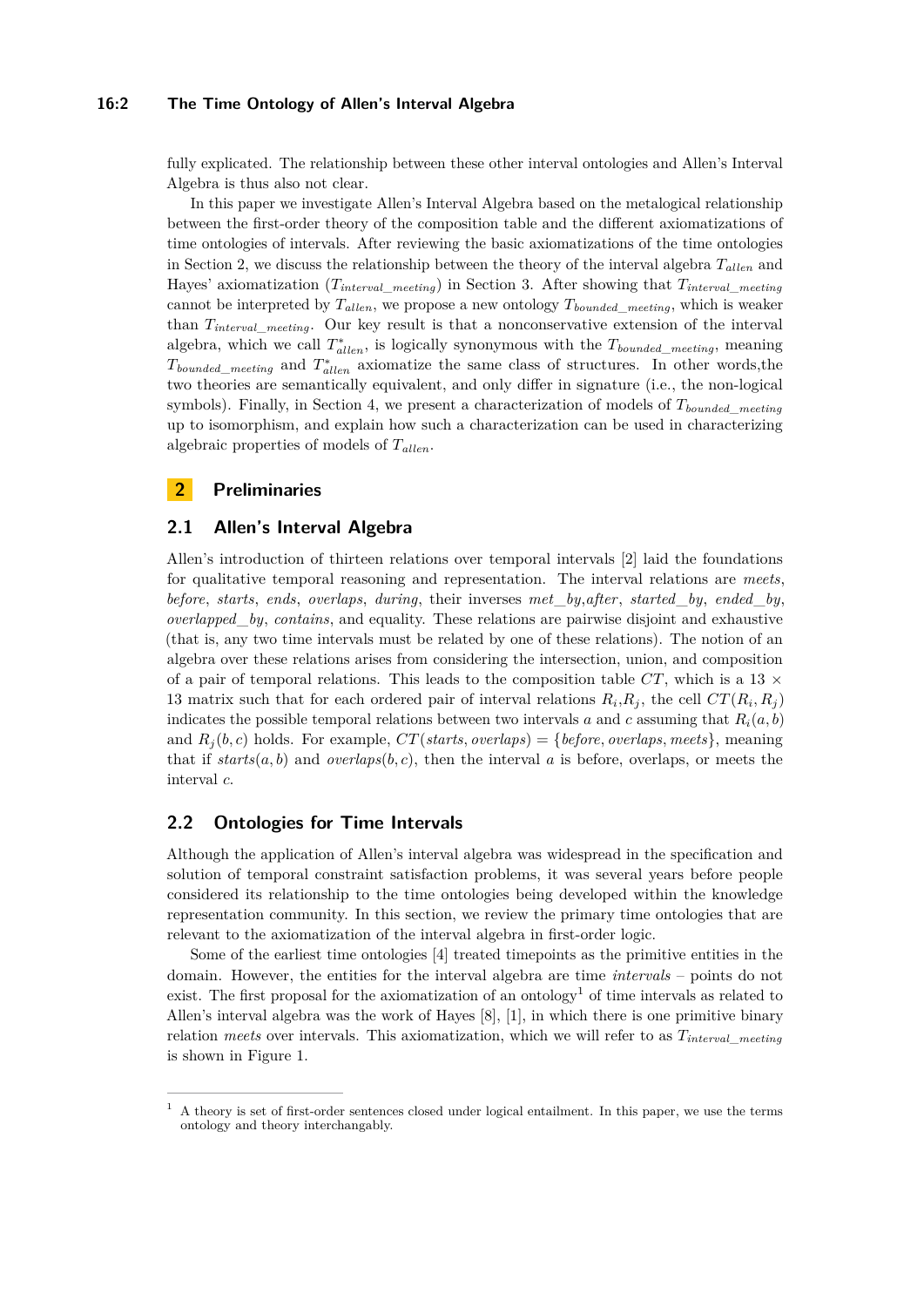<span id="page-2-0"></span> $(∀i, j, k, m)$   $mets(i, k) \land meets(j, k) \land meets(i, m)$  ⊃  $mets(j, m)$  (1)  $(∀i)(∃j,k)$  *meets* $(i,i) \wedge \textit{meets}(i,k)$  (2) (∀*i, j, k, l*) (*meets*(*i, j*) ∧ *meets*(*k, l*)) ⊃  $(mets(i, l) \vee ((\exists n)((meets(i, n) \wedge meets(n, l)) \vee (meets(k, n) \wedge meets(n, j))))$  (3)  $(∀i, j)$  *meets* $(i, j)$  ⊃  $\neg meets(i, i)$  (4)  $(∀i, j, k, m)$  meets $(i, j) \wedge meets(j, k) \wedge meets(k, m) \supseteq (∃n)$  meets $(i, n) \wedge meets(n, m)$  (5)

<span id="page-2-1"></span>**Figure 1** The axioms of *Tinterval*\_*meeting*.

 $(\forall i, j)$  *be fore* $(i, j) \equiv (\exists k)$  *meets* $(i, k) \land$  *meets* $(k, j)$  (6)  $(\forall i, j)$  *starts* $(i, j) \equiv (\exists k, m, n)$  *meets* $(k, i) \land$  *meets* $(i, m)$ ∧*meets*(*m, n*) ∧ *meets*(*k, j*) ∧ *meets*(*j, n*) (7)  $(\forall i, j)$  *ends* $(i, j) \equiv (\exists k, m, n)$  *meets* $(k, m) \land$  *meets* $(m, i)$ ∧*meets*(*i, n*) ∧ *meets*(*k, j*) ∧ *meets*(*j, n*) (8)  $(\forall i, j) \text{ overlaps}(i, j) \equiv (\exists k, m, n, o, p) \text{ meets}(k, m) \land \text{meets}(m, n)$ ∧*meets*(*n, o*) ∧ *meets*(*o, p*) ∧ *meets*(*m, j*) ∧ *meets*(*j, p*) ∧ *meets*(*k, i*) ∧ *meets*(*i, o*) (9)  $(\forall i, j)$  *during* $(i, j) \equiv (\exists k, m, n.$ *o*)  $meets(k, m) \land meets(m, i)$ ∧*meets*(*i, n*) ∧ *meets*(*n, o*) ∧ *meets*(*k, j*) ∧ *meets*(*j, o*) (10)

**Figure 2** *Tinterval*\_*rel*: the definitions for Allen's Interval Algebra relations.

By Axiom (1) if two intervals meet a common interval, then the sets of intervals that each meet is equivalent to each other. For each time interval, Axiom (2) guarantees the existence of an interval that it *meets*, and an interval that is met by it. Since this leads to infinite models, we will refer to this as the Infinity Axiom. Axiom (3) captures the intuition that the *meets* relation leads to an ordering over time intervals. By Axiom (4), the *meets* relation is asymmetric. Axiom (5) is often referred to as the Sum Axiom, since it entails the existence of an interval that is formed by the union of two intervals that meet.

The axiomatization of *Tinterval*\_*meeting* is sufficient to enable the definition of the relations in Allen's interval algebra (see Figure [2\)](#page-2-1).  $T_{interval\_metal} \cup T_{interval\_rel}$  is therefore a definitional extension of *Tinterval*\_*meeting*. This extension will play a key role in determining the relationship between *Tinterval*\_*meeting* and the interval algebra.

Hayes describes the models of *Tinterval*\_*meeting* and its extensions in terms of the set of intervals on  $\mathbb Q$  (rational numbers) and  $\mathbb Z$  (integers). For example, he describes one model which interprets intervals as open connected subsets of  $\mathbb{Q}$ , such that  $(a, b)$  meets  $(c, d)$  when  $a = c$  and the intersection of two meeting intervals is empty. Alternative models exist, which interpret intervals as closed connected subsets. Analogous models are also described as sets of closed intervals on Z.

This treatment is inadequate for several reasons. Strictly speaking, a structure on the sets of intervals on  $\mathbb{Q}$  is not a model of  $T_{interval\_metal}$  because it does not have the same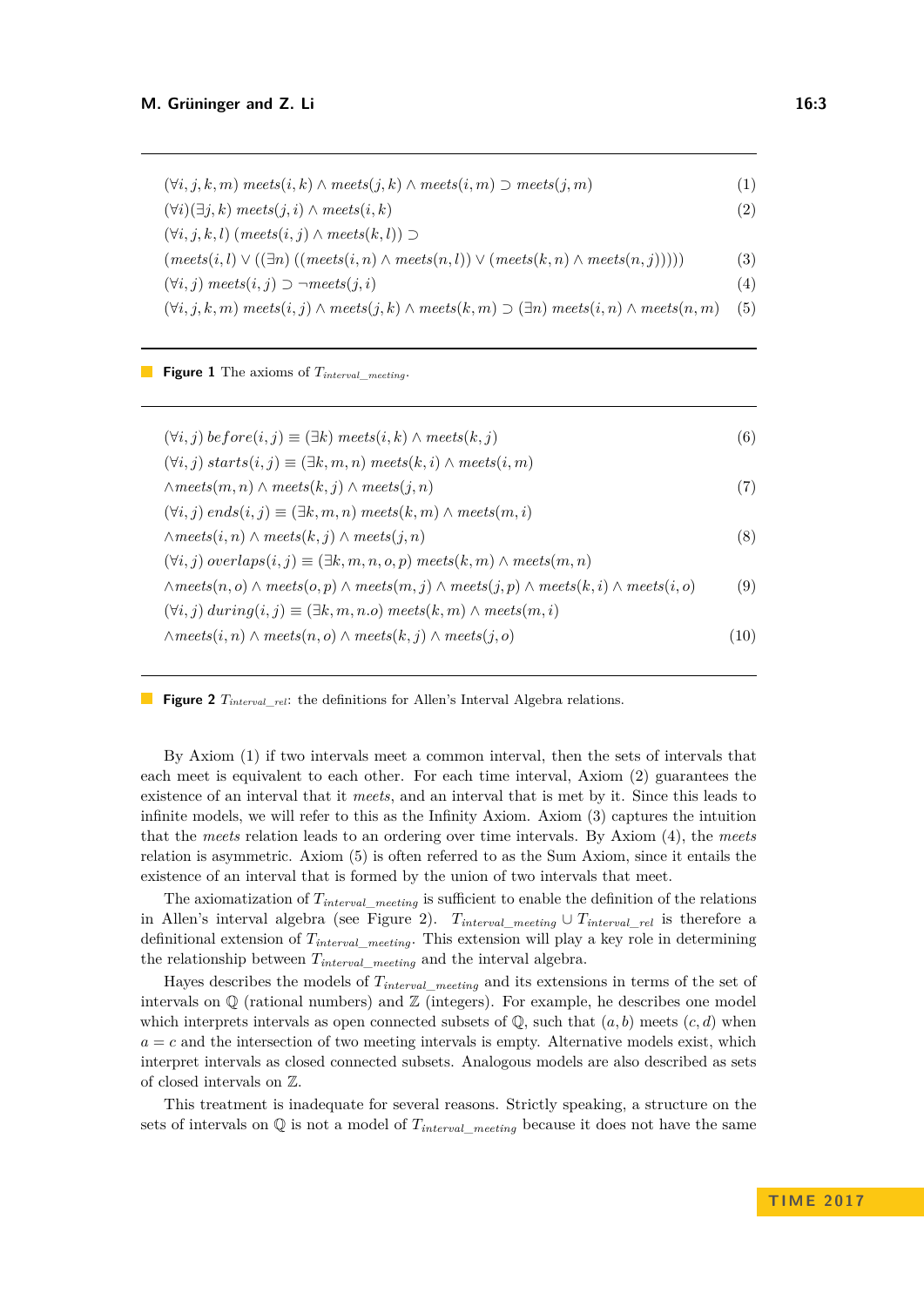#### **16:4 The Time Ontology of Allen's Interval Algebra**

signature; at best, this is saying that models of *Tinterval*\_*meeting* can be interpreted in such a structure. Yet even this falls short because it does not determine whether *all* models can be interpreted in this way, or whether there exist other models which must be constructed in a different fashion (i.e. do there exist models of the ontology that are not isomorphic to intervals over Q or Z?). Furthermore, the description is informal, without a formal proof of equivalence; there is no explicit definition or characterization of the models of *Tinterval*\_*meeting* in and of themselves.

Several extensions to *Tinterval*\_*meeting* have been proposed. The work of Ladkin ([\[10\]](#page-15-1), in particular explored an extension which is categorical. Ladkin provides a more formal characterization for the models of his axiomatization which also specifies intervals as pairs of points in an underlying linear ordering. As with Hayes, this is essentially a representation theorem for models of the ontology, rather than a direct characterization of the models themselves.

# <span id="page-3-0"></span>**3 Relationship between Allen's Interval Algebra and Time Ontologies**

Although [\[8\]](#page-14-2) stated that Allen's Interval Algebra can be derived from the ontology *Tinterval*\_*meeting*, the two approaches display different properties. In particular, all models of *Tinterval*\_*meeting* are infinite, whereas Allen's Interval Algebra allows finite models. These differences raise the question of which ontology actually underlies the interval algebra.

We begin this section by describing the logical theory that captures the composition table for Allen's Interval Algebra, and then search for the time ontology that is equivalent to it.

#### **3.1 First-Order Theory of Allen's Interval Algebra**

To specify the first-order theory  $T_{\text{allen}}$  of Allen's Interval Algebra, we follow [\[3\]](#page-14-4) and we assume that for each cell in the composition table, we have a first-order sentence of the form

$$
R_i(x, y) \wedge R_j(y, z) \supset T_1(x, z) \vee \ldots \vee T_n(x, z)
$$

where  $CT(R_i, R_j) = \{T_1, \ldots, T_n\}$ . For example, the following sentence is the axiom in which corresponds with *CT*(*meets, ends*):

 $meets(x, y) \wedge ends(y, z) \supset (overlaps(x, z) \vee during(x, z) \vee starts(x, z)).$ 

Since the composition table consists of  $13 \times 13$  cells,  $T_{\text{allen}}$  must contain 169 axioms corresponding with the table. We will denote this set of axioms as  $T_{\text{allen}}$  compose.

In addition to these axioms, we assume that for each interval algebra relation  $R_1$ ,  $T_{\text{allen}}$ contains a sentence of the following form stating that the relations are pairwise disjoint (PD):

$$
R_1(x,y) \supset \neg (R_2(x,y) \vee \ldots \vee R_{13}(x,y))
$$

where  $R_2, \ldots, R_{13}$  are interval algebra relations other than  $R_1$ . The following sentence, for example, is the PD axiom corresponding with *meets*:

$$
meets(x, y) \supset \neg [before(x, y) \lor starts(x, y) \lor ends(x, y) \lor overlaps(x, y) \lor during(x, y) \lor met_by(x, y) \lor after(x, y) \lor started_by(x, y) \lor ended_by(x, y) \lor overlapped_by(x, y) \lor contains(x, y) \lor (x = y)].
$$

As there are 13 interval algebra relations,  $T_{\text{allen}}$  contains 13 PD axioms; we will denote the disjointness axioms by *Tal len*\_*disjoint*.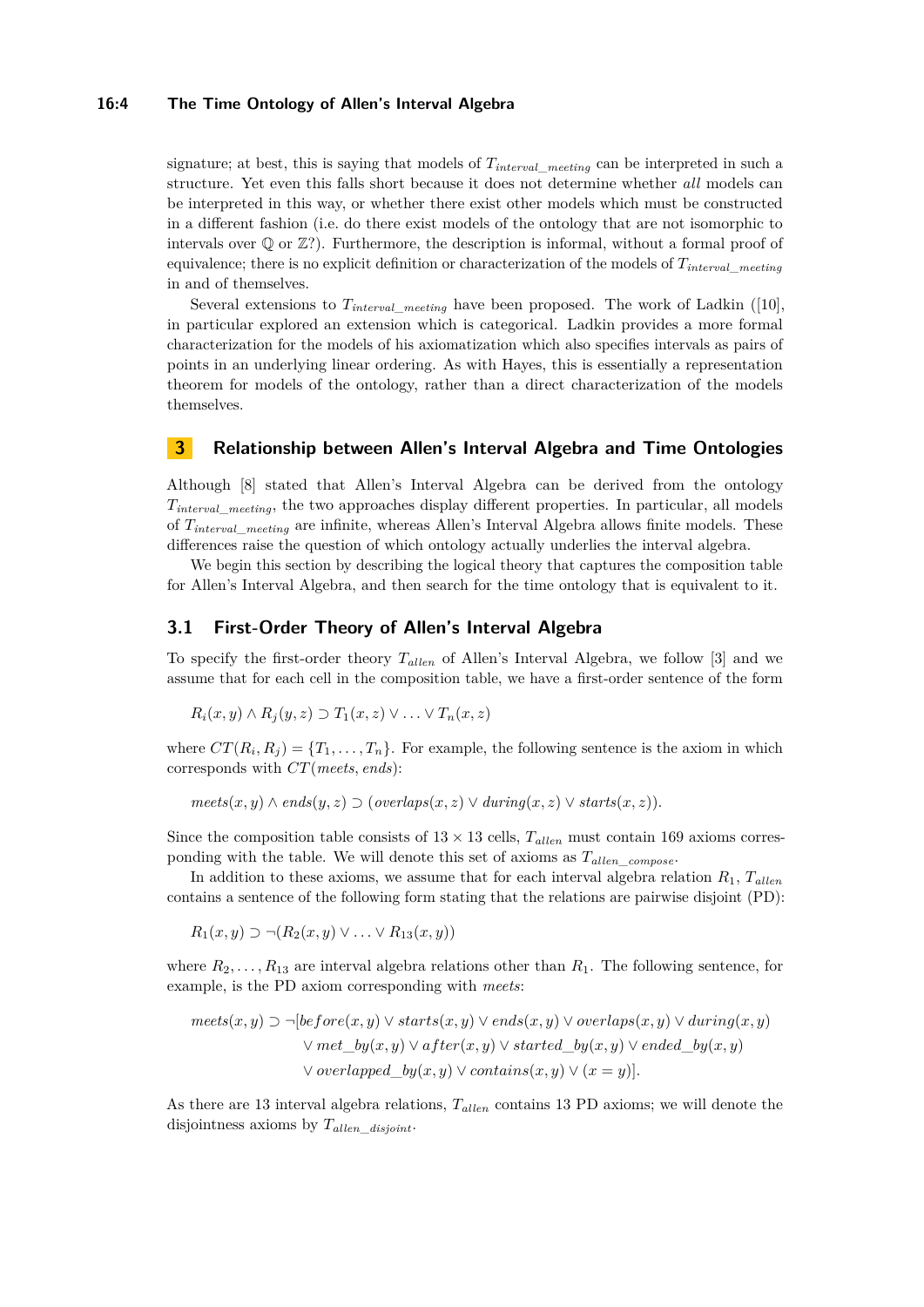Finally,  $T_{\text{allen}}$  contains an axiom that specifies that the interval algebra relations are jointly exhaustive:

 $mets(x, y) \lor before(x, y) \lor starts(x, y) \lor ends(x, y) \lor ends(x, y) \lor overlaps(x, y)$ ∨ *during*(*x, y*) ∨ ∨*met*\_*by*(*x, y*) ∨ *af ter*(*x, y*) ∧ *started*\_*by*(*x, y*)  $∨$  *ended*  $by(x, y) ∧ overlapped$   $by(x, y) ∨ contains(x, y) ∨ (x = y)$ .

We will refer to this axiom as *Texhaustive*.

All other sentences in  $T_{\text{allen}}$  are those which are entailed by the  $169 + 13 + 1$  abovementioned axioms. Thus,

 $T_{\text{allen}} = T_{\text{allen}}$  *compose* ∪  $T_{\text{allen}}$  *disjoint* ∪  $T_{\text{exhaustive}}$  *.* 

Models of  $T_{allen}$  are equivalent to solutions of temporal constraints that are expressed using the interval relations, but the question of a characterization of models of  $T_{\text{allen}}$  remains unresolved. In the following subsections, we identify the time ontology that is equivalent to *Tal len*, and in the latter part of the paper, we characterize the models of this time ontology up to isomorphism.

# **3.2**  $T_{\text{other}}$  and  $T_{\text{interval}}$  meeting

Hayes and Allen ([\[1\]](#page-14-3)) state that the interval algebra composition table can be derived from the ontology of time intervals. More precisely, the first-order theory of the interval algebra composition table can be entailed from a definitional extension of *Tinterval*\_*meeting*:

**Definition 1** (adopted from [\[9\]](#page-15-2)). Let *T* be a first-order theory and  $\Pi$  be a set containing sentences of the following form [2](#page-4-0)

 $R(x_1, ..., x_n) \equiv \Phi(x_1, ..., x_n)$ 

where *R* is a predicate which is not in  $\Sigma(T)$  and  $\Phi$  is a formula in  $\mathcal{L}(T)$  in which at most variables  $x_1, \ldots, x_n$  occur free.  $T \cup \Pi$  is called a *definitional extension* of  $T$ .

<span id="page-4-2"></span>▶ **Theorem 2.**  $T_{allen}$  is entailed by  $T_{interval}$  meeting  $\cup$   $T_{interval}$  rel·

**Proof.** Using the automated theorem prover Prover9 [\[11\]](#page-15-3), we have shown<sup>[3](#page-4-1)</sup> that  $T_{interval}$  *meeting* ∪  $T_{interval}$  *rel* entails for each axiom  $\Phi$  of  $T_{allen}$ ,

 $T_{interval}$  meeting  $\cup$   $T_{interval}$   $rel$   $=$   $T_{allen}$ .

This Theorem is equivalent to saying that  $T_{\text{allen}}$  has an interpretation in  $T_{\text{interval} -\text{meeting}}$ . A theory  $T_1$  has a relative interpretation [\[6\]](#page-14-5) in another theory  $T_2$  if every sentence in  $T_1$  can be translated into a sentence in  $T_2$ . In other words, for all sentences  $\Phi \in \mathcal{L}(T_1)$ , if  $T_1$  entails  $\Phi$ , then  $T_2$  entails a translation of  $\Phi$  into the language of  $T_2$ . The work of [\[7\]](#page-14-6) shows that if a definitional extension of  $T_2$  entails  $T_1$ , translations for sentences of  $T_1$  is obtained based

[http://colore.oor.net/allen\\_interval\\_algebra/mappings/theorems/intervalmeeting2allen/](http://colore.oor.net/allen_interval_algebra/mappings/theorems/intervalmeeting2allen/).

on the formulas which define predicates of  $T_1$  in the definitional extension. For instance,

<span id="page-4-0"></span><sup>2</sup> For a theory *T*, Σ(*T*) denotes the *signature* of *T*, i.e., the set of non-logical symbols used in sentences of *T*;  $\mathcal{L}(T)$  denotes the *language* of *T*, i.e., the set of all first-order formulae generated by symbols in  $\Sigma(T)$ ; *Mod*(*T*) denotes the class of all models of *T*.

<span id="page-4-1"></span><sup>&</sup>lt;sup>3</sup> The input files and proofs can be found at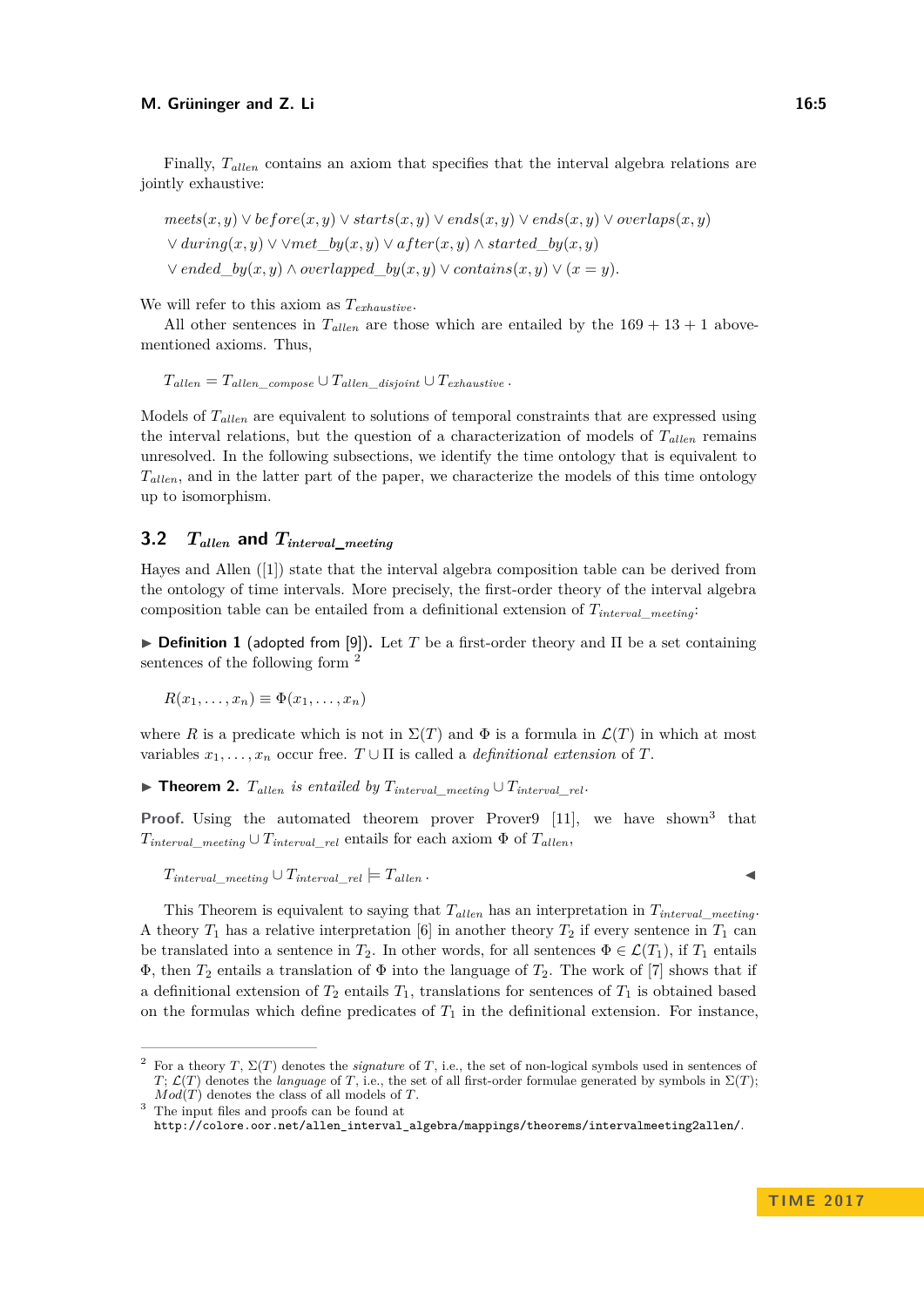#### **16:6 The Time Ontology of Allen's Interval Algebra**

a translation of Axiom (5) of  $T_{interval}$  *meeting* into the language of  $T_{allen}$  can be obtained by replacing formulas with *before* literals (whose definition can be found in Figure [2\)](#page-2-1). The result is the following sentence, which provably is a sentence in  $T_{\text{allen}}$ :

(∀*i, j, m*)*before*(*i, j*) ∧ *meets*(*j, m*) ⊃ *before*(*i, m*)

Theories  $T_1$  and  $T_2$  are mutually interpretable iff they are relatively interpretable in each other. In our case,  $T_{interval\_ meeting}$  is not relatively interpretable in  $T_{allen}$ , since  $T_{allen}$ cannot entail all axioms of *Tinterval*\_*meeting*:

<span id="page-5-0"></span>▶ **Proposition 3.**  $T_{\text{allow}} \not\equiv (\forall i)(\exists j)$  *meets*(*i, j*).

**Proof.** The model generated by Mace4 can be found at [http://colore.oor.net/allen\\_interval\\_algebra/mappings/theorems/](http://colore.oor.net/allen_interval_algebra/mappings/theorems/allen2boundedmeeting/finite.model/) [allen2boundedmeeting/finite.model/](http://colore.oor.net/allen_interval_algebra/mappings/theorems/allen2boundedmeeting/finite.model/).

By Proposition [3,](#page-5-0)  $T_{\text{allen}}$  does not interpret  $T_{\text{interval}}$  *meeting* because it allows finite models, whereas all models of  $T_{interval\_metal}$  are infinite. To achieve mutual interpretability, we need to weaken *Tinterval*\_*meeting*, However, simply removing the infinity axiom from *Tinterval*\_*meeting* doesn't work:

**Proposition 4.** Let  $T_{finite}$  be the set of all axioms in  $T_{interval}$  meeting except Axiom (2).

 $T_{finite} \cup T_{interval}$   $_{rel} \models T_{allen}$  compose  $\cup T_{allen}$  disjoint,  $T_{finite} \cup T_{interval}$   $rel \neq T_{exhaustive}$ .

**Proof.** In the proofs of Theorem [2,](#page-4-2) Axiom (2) is not used to entail any sentence in  $T_{\text{allen\_composite}}$  or  $T_{\text{allen\_disjoint}}$ . A model of  $T_{\text{finite}} \cup T_{\text{interval\_rel}}$  that falsifies  $T_{\text{exhaustive}}$ can be found at

[http://colore.oor.net/allen\\_interval\\_algebra/mappings/theorems/](http://colore.oor.net/allen_interval_algebra/mappings/theorems/allen2boundedmeeting/exhaustive.model) [allen2boundedmeeting/exhaustive.model](http://colore.oor.net/allen_interval_algebra/mappings/theorems/allen2boundedmeeting/exhaustive.model).

We therefore need a theory that is stronger than *Tfinite* but weaker than *Tinterval*\_*meeting*. The natural question is therefore: what is the theory in the H*interval*\_*meeting* Hierarchy that is entailed by  $T_{allen}$ ?

### **3.3 Bounded Meeting**

In this section, we search for a theory that is weaker than *Tinterval*\_*meeting*, yet which is still able to interpret  $T_{\text{allen}}$ . We begin by taking a closer look at the role that the Infinity Axiom plays in the proofs for Theorem [2.](#page-4-2) This axiom guarantees that each interval is bounded by an earlier and later interval. If we also look at the definitions of the interval relations *starts*, *ends*, *overlaps*, and *during*, we see that each definition entails the existence of two intervals – one that is earlier than the others and one that is later than the others.

Inspired by this observation, we propose the definition of a new relation, *prec*, which specifies an ordering over intervals. The new axioms guarantee the existence of lower and upper bounds for each pair of intervals with respect to this ordering.

#### **Proposition 5.**

 $T_{interval\_median} \models (\forall x, y)(\exists z) \text{ } prec(x, z) \land prec(y, z)$  $T_{interval\_meeting} \models (\forall x, y)(\exists z) \text{ } prec(z, x) \land prec(z, y)$ .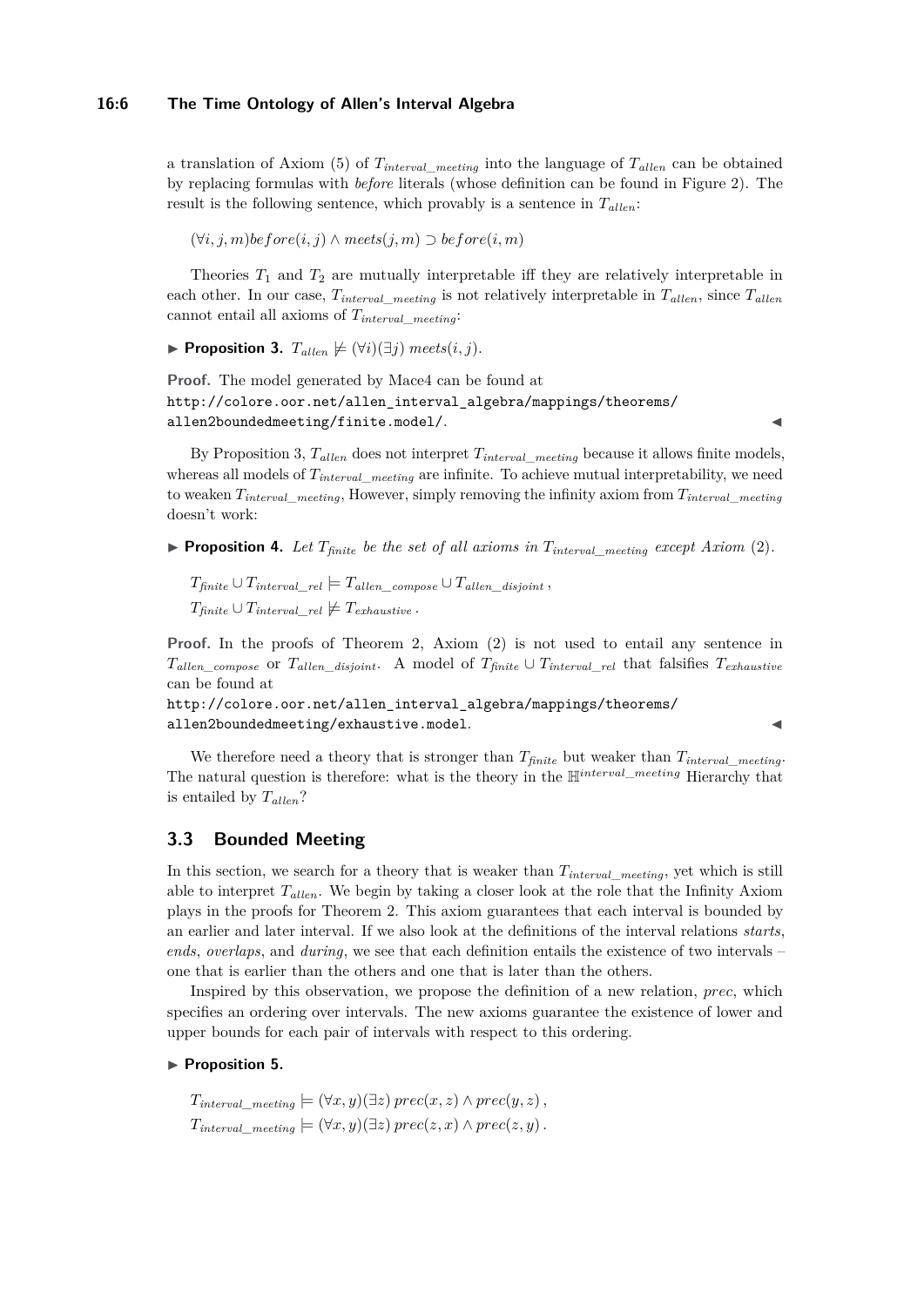$(∀i, j)$  *meets* $(i, j)$   $\sup$  *timeinterval* $(i)$   $\wedge$  *timeinterval* $(j)$  (11)  $(∀i, j, k, m)$   $mets(i, k) \land meets(j, k) \land meets(i, m)$  ⊃  $mets(j, m)$  (12) (∀*i, j, k, l*) (*meets*(*i, j*) ∧ *meets*(*k, l*)) ⊃  $(mets(i, l) \vee ((\exists n)((meets(i, n) \wedge meets(n, l)) \vee (meets(k, n) \wedge meets(n, j))))$  (13)  $(∀i, j)$  *meets* $(i, j)$  ⊃  $\neg meets(j, i)$  (14) (∀*i, j, k, m*) *meets*(*i, j*) ∧ *meets*(*j, k*) ∧ *meets*(*k, m*) ⊃  $(\exists n) \text{ meets}(i, n) \land \text{meets}(n, m)$  (15)  $(∀x, y)(∃z) prec(x, z) ∧ prec(y, z)$  (16)  $(∀x, y)(∃z) prec(z, x) ∧ prec(z, y)$  (17)  $(\forall x, y) \text{ prec}(x, y) \equiv \text{(mets}(x, y) \lor (\exists z) \text{ meets}(x, z) \land \text{meets}(z, y) \lor (x = y))$  (18)

**Figure 3** The axioms of *Tbounded*\_*meeting*.

**Proof.** The proof generated by Prover<sub>9</sub> can be found at [http://colore.oor.net/allen\\_interval\\_algebra/theorems/interval-bounded/](http://colore.oor.net/allen_interval_algebra/theorems/interval-bounded/).

Thus,  $T_{bounded\_ meeting}$  is entailed by  $T_{interval\_ meeting}$ , and it entails  $T_{finite}$ .

# **3.4** *Tallen* **and** *Tbounded***\_***meeting*

Although  $T_{bounded\ meeting}$  is weaker than  $T_{interval\ meeting}$ , it is strong enough to relatively interpret  $T_{\text{allen}}$ :

▶ **Theorem 6.**  $T_{allen}$  is entailed by  $T_{bounded\_meeting} \cup T_{interval\_rel}$ .

**Proof.** Using Prover<sub>9</sub>, we have shown<sup>[4](#page-6-0)</sup> that

 $T_{bounded\_median} \cup T_{interval\_rel} = \Phi$ 

for each axiom  $\Phi$  of  $T_{\text{allen}}$ .

Unlike  $T_{interval}$  *meeting*, the theory  $T_{bounded}$  *meeting* allows finite models, but is it weak enough to be interpreted by  $T_{\text{allen}}$ ?

#### ▶ Proposition 7.

 $T_{\text{allen}} \not\models (\forall i, j)(\exists k)(\text{mets}(i, k) \lor \text{before}(i, k) \lor (i = k)) \land (\text{mnets}(j, k) \lor \text{before}(j, k) \lor (k = j)).$ 

**Proof.** The model generated by Mace4 that falsifies the sentence can be found at [http://colore.oor.net/allen\\_interval\\_algebra/mappings/theorems/](http://colore.oor.net/allen_interval_algebra/mappings/theorems/allen2boundedmeeting/bounded.model/) [allen2boundedmeeting/bounded.model/](http://colore.oor.net/allen_interval_algebra/mappings/theorems/allen2boundedmeeting/bounded.model/).

<span id="page-6-0"></span><sup>4</sup> The input files and proofs can be found at [http://colore.oor.net/allen\\_interval\\_algebra/mappings/theorems/boundedmeeting2allen/](http://colore.oor.net/allen_interval_algebra/mappings/theorems/boundedmeeting2allen/).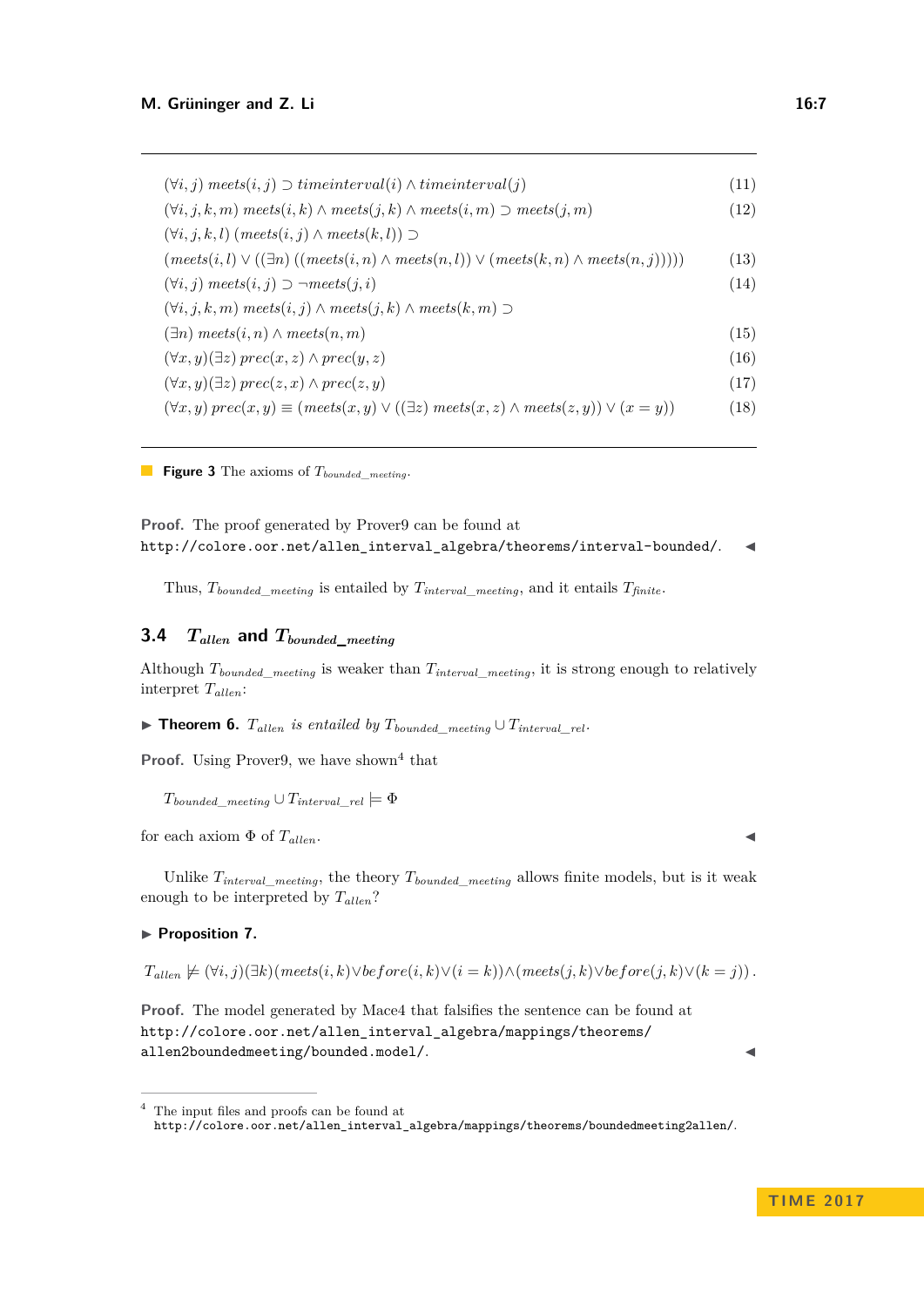<span id="page-7-0"></span>

| $(\forall x, y) \text{ before}(x, y) \supset (\exists z) \text{ meets}(x, z) \land \text{meets}(z, y)$ | (19)               |
|--------------------------------------------------------------------------------------------------------|--------------------|
| $(\forall x, y) \ overlaps(x, y) \supset (\exists z) \ ends(z, x) \wedge starts(z, y)$                 | $\left( 20\right)$ |
| $(\forall x, y)$ during $(x, y) \supset (\exists z)$ ends $(x, z) \wedge starts(z, y)$                 | (21)               |
| $(\forall x, y)$ starts $(x, y) \supset (\exists z)$ meets $(z, x) \wedge \text{meets}(z, y)$          | $\left( 22\right)$ |
| $(\forall x, y)$ ends $(x, y) \supset (\exists z)$ meets $(x, z) \wedge$ meets $(y, z)$                | $\left( 23\right)$ |
| $(\forall x, z)$ starts $(x, z) \supset (\exists y)$ before $(x, y) \wedge meets(z, y)$                | (24)               |
| $(\forall x, z)$ ends $(x, z) \supset (\exists y)$ before $(y, x) \wedge \text{meets}(y, z)$           | $\left( 25\right)$ |
|                                                                                                        |                    |

**Figure 4**  $T_{\text{allen\_exist}}$ : Additional axioms to extend  $T_{\text{allen}}$ .

Thus, *Tal len* cannot interpret *Tbounded*\_*meeting* either, yet a cursory glance at the definitions of the temporal relations in *Tinterval*\_*rel* seems to indicate that it should. In the preceding section, we used the consistency-based definition [\[3\]](#page-14-4) to axiomatize Allen's Interval Algebra. An alternative approach to the axiomatization of the composition table is known as the extensional definition approach  $[3]$  – the composition of  $R_1$  with  $R_2$  is the set of ordered pairs  $\langle \mathbf{x}, \mathbf{y} \rangle$  such that for some **z**, we have  $\langle \mathbf{x}, \mathbf{z} \rangle \in R_1$  and  $\langle \mathbf{z}, \mathbf{y} \rangle \in R_2$ . For example, the extensional definition axiom for the cell *CT*(*meets, meets*) is

 $(\forall x, y)$  *before* $(x, y) \equiv (\exists z)$  *meets* $(x, z) \land$  *meets* $(z, y)$ .

If we look closely, we notice that there are sentences from the extensional definition of the composition table that are entailed by the definitions of the relations in Figure [2.](#page-2-1) In particular, each sentence in Figure [4](#page-7-0) is entailed by  $T_{interval}$   $_{meting} \cup T_{interval}$   $_{rel}$ , and each of these sentences corresponds to the converse of an axiom from the consistency-based definition of the composition table. Since we are ultimately interested in understanding the relationship between *Tinterval*\_*meeting* and the composition table, we will extend the theory *Tal len* with the sentences of Figure [4,](#page-7-0) and refer to the resulting theory as  $T^*_{allen}$ .

<span id="page-7-3"></span>▶ **Lemma 8.**  $T_{bounded\_ meeting} \cup T_{interval\_rel}$  *entails*  $T_{allen}^*$ .

**Proof.** Using Prover<sub>9</sub>, we have shown<sup>[5](#page-7-1)</sup> that

 $T_{bounded\_ meeting} \cup T_{interval\_rel} \models \Phi$ 

for each axiom  $\Phi$  of  $T_{allen\_exist}$  (and hence  $T_{allen}^*$ ).

<span id="page-7-4"></span> $\blacktriangleright$  **Lemma 9.**  $T_{\text{allen}}^*$  entails  $T_{\text{bounded\_merting}}$ .

**Proof.** Using Prover9, we have shown<sup>[6](#page-7-2)</sup> that  $T_{allen}^* \models \Phi$  for each axiom  $\Phi$  of  $T_{bounded\_ meeting}$ .  $\blacktriangleleft$ 

These two Lemmas, it can be shown that  $T_{\text{allen}}$  and  $T_{\text{bounded\_ meeting}}$  are *mutually interpretable* [\[6\]](#page-14-5) in each other. Relative interpretation alone does not guarantee a one-to-one

<span id="page-7-1"></span><sup>5</sup> The input files and proofs can be found at

<span id="page-7-2"></span>[colore.oor.net/allen\\_interval\\_algebra/mappings/theorems/boundedmeeting2allen/](colore.oor.net/allen_interval_algebra/mappings/theorems/boundedmeeting2allen/).  $^6$  The input files and proofs can be found at

[colore.oor.net/allen\\_interval\\_algebra/mappings/theorems/allen2boundedmeeting/](colore.oor.net/allen_interval_algebra/mappings/theorems/allen2boundedmeeting/).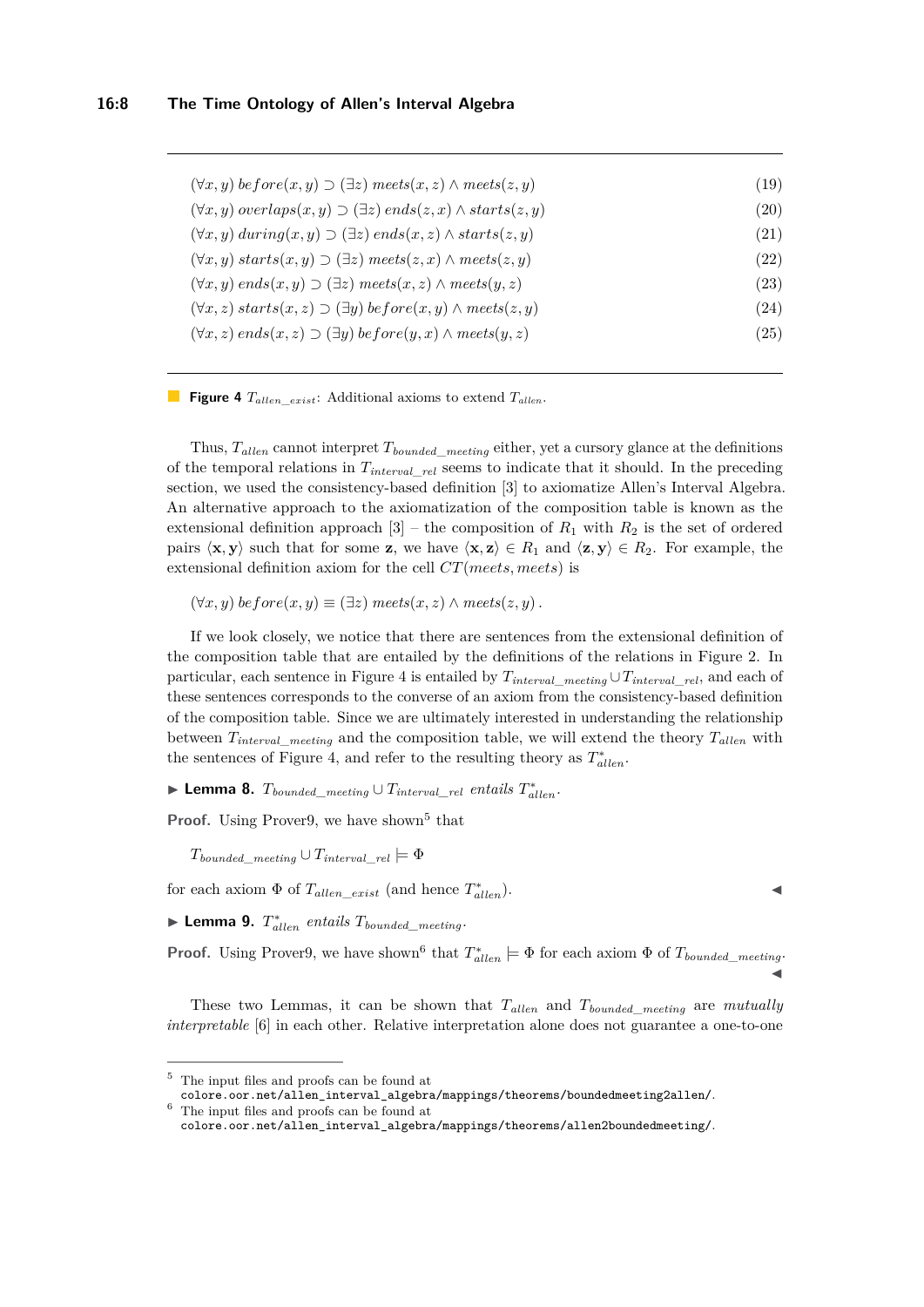#### **M. Grüninger and Z. Li** 16:9

correspondence between models of the theories. When  $T_1$  is interpretable in  $T_2$ , we can only show every model of  $T_2$  defines a model of  $T_1$  using the translation definitions between  $T_1$ and  $T_2$ . Thus, establishing mutual relative interpretation between  $T_{bounded\text{}median}$  and  $T_{allen}$ does not help with characterizing all models of  $T_{\text{allen}}$ .

To study models of *Tal len* based on models of *Tbounded*\_*meeting*, we need a notion stronger than relative interpretation:

<span id="page-8-1"></span>**Definition 10** ([\[9\]](#page-15-2)). Two theories  $T_1$  and  $T_2$  are logically synonymous iff they have a common definitional extension.

Considering Definition [10,](#page-8-1) it is easy to see that  $T_1$  and  $T_2$  are synonymous iff there exist two sets of translation definitions,  $\Delta$  and  $\Pi$ , such that  $T_1 \cup \Pi$  is a definitional extension of  $T_1$ ,  $T_2 \cup \Delta$  is a definitional extension of  $T_2$ , and  $T_1 \cup \Pi$  and  $T_2 \cup \Delta$  are logically equivalent.

When two theories are synonymous, there is a one-to-one correspondence between their models such that the corresponding models can be defined based on each other [\[12\]](#page-15-4).

<span id="page-8-3"></span>▶ **Theorem 11.**  $T_{bounded\_ meeting}$  is logically synonymous with  $T_{allen}^*$ .

**Proof.** By Lemma [8](#page-7-3) and Lemma [9,](#page-7-4)  $T_{bounded\_ meeting}$  and  $T_{allen}^*$  are mutually interpretable. Using Prover9, we have shown<sup>[7](#page-8-2)</sup> that  $T_{allen}^* \models \Phi$  for each axiom  $\Phi$  of  $T_{interval\_rel}$ . Thus,  $T_{bounded\_ meeting} \cup T_{interval\_rel}$  and  $T_{allen}^*$  are logically equivalent.

According to [\[12\]](#page-15-4), synonymous theories axiomatize the same class of structures. Thus,  $T_{bounded\_ meeting}$  and  $T_{allen}^*$  are semantically equivalent and only differ in signature.

In what sense has this achieved our objective, since we have we have shown that the time ontology *Tbounded*\_*meeting* is synonymous with an extension of first-order axiomatization of Allen's interval algebra, rather than the original axiomatization? First, the additional axioms in *Tallen*\_*exist* that we need to prove Theorem [11](#page-8-3) are all entailed from the definitions of the interval relations; any attempt to use a weaker axiomatization of the composition table would require us to change these defintions. However, these definitions capture the intended semantics of the interval relations, so any weaker definition would lead to unintended models. The underlying ontology of time intervals therefore plays no role in entailment of the axioms in *Tallen*\_*exist*.

All relations in the composition table can be deduced from  $T_{allen}^*$  as it is an extension of  $T_{\text{allen}}$ . In addition, for every entry  $CT(R_i, R_j)$  of the composition table and every interval algebra relation  $S \notin CT(R_i, R_j)$  we proved a sentence of the form:  $R_i(x, y) \wedge R_j(y, z) \supset$  $\neg S(x,z)$ 

Thus, the additional axioms of  $T_{allen}^*$  does not change the composition table, but only eliminate those models of  $T_{allen}$  that do not satisfy the axiomatic definitions of the interval relations.

# <span id="page-8-0"></span>**4 Model-Theoretic Characterization of** *Tbounded***\_***meeting*

It is tempting to see the equivalence between  $T_{\text{allen}}$  and  $T_{\text{bounded}}$  *meeting* as an intellectual curiosity that does not give us any new insights into the interval algebra. Nevertheless, if we recall that Allen's Interval Algebra is primarily used in constraint satisfaction problems, in which one constructs a satisfying interpretation of a set of expressions in the signature

<span id="page-8-2"></span><sup>7</sup> The input files and proofs can be found at [colore.oor.net/allen\\_interval\\_algebra/mappings/theorems/allen2boundedmeeting/](colore.oor.net/allen_interval_algebra/mappings/theorems/allen2boundedmeeting/).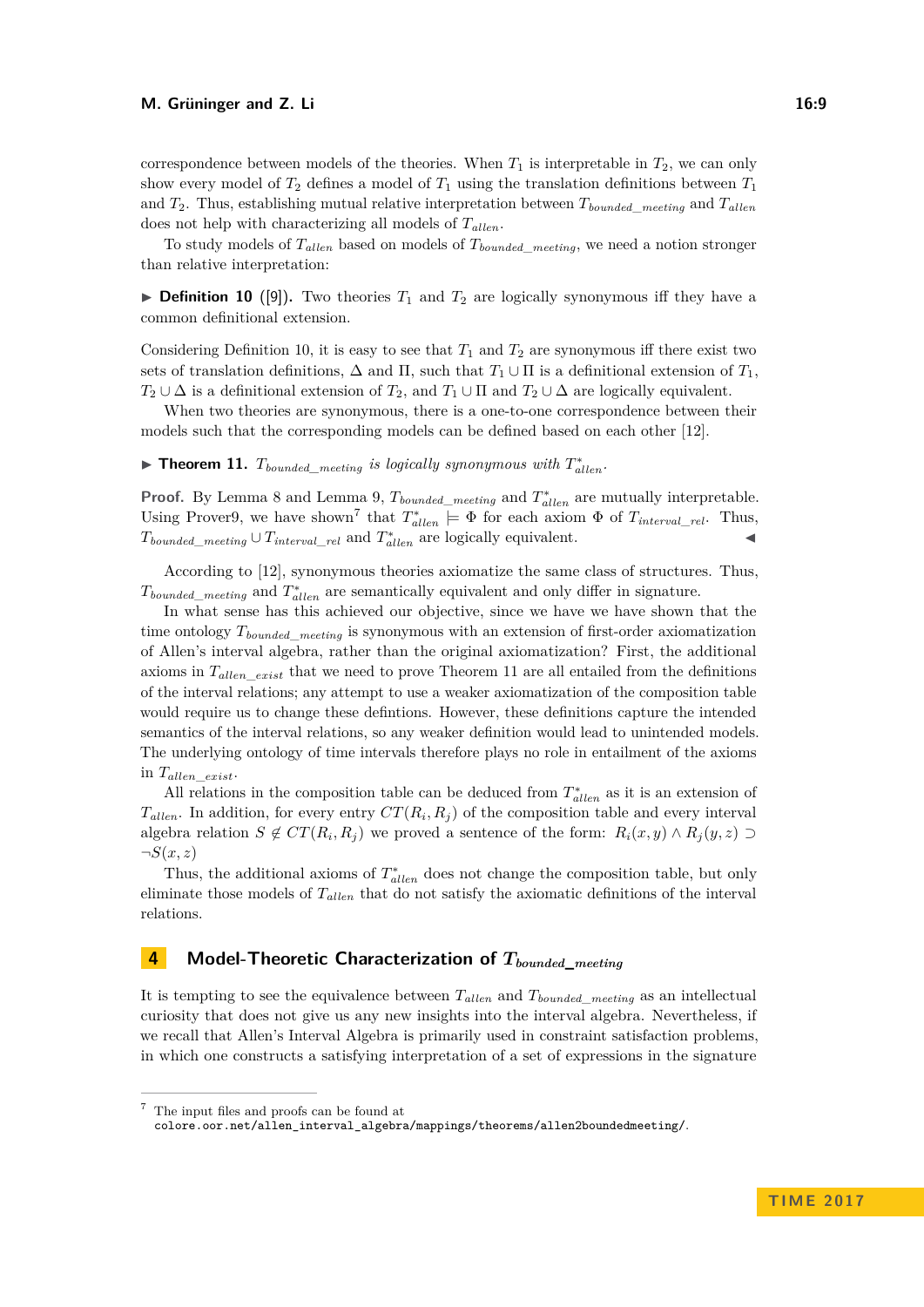#### **16:10 The Time Ontology of Allen's Interval Algebra**

of  $T_{\text{allen}}$ , then the set of all possible solutions of interval algebra problems, excluding those eliminated by  $T_{\text{allen}}$ , is equivalent to the set of all possible models of  $T_{\text{bounded}}$  meeting. In this section, we provide a characterization of the models<sup>[8](#page-9-0)</sup> of  $T_{bounded\ meeting}$  up to isomorphism, by first specifying a class of mathematical structures, and then showing that *Tbounded*\_*meeting* axiomatizes this class of structures.

# **4.1 Representation Theorem for Models of** *Tbounded***\_***meeting*

Verification is concerned with the relationship between the models of the axiomatization of the ontology and a class of mathematical structures. In particular, we want to characterize the models of an ontology up to isomorphism and determine whether or not these models are equivalent to the intended models of the ontology. In this section, we characterize the models of *Tbounded*\_*meeting*.

Since **meets** is a asymmetric binary relation, we turn to directed graphs for the underlying structures:

▶ **Definition 12.** A directed graph is a pair  $\langle V, A \rangle$  such that  $A \subseteq V \times V$ .

Before stating the representation theorem, we need some notation.

**► Definition 13.** Let  $M = (V, A)$  be a directed graph. For each  $\mathbf{x} \in V$ ,

$$
N(\mathbf{x}) = \{ \mathbf{y} : (\mathbf{x}, \mathbf{y}) \in A \} \qquad N^{-1}(\mathbf{x}) = \{ \mathbf{y} : (\mathbf{y}, \mathbf{x}) \in A \},
$$
  
\n
$$
N^{k}(\mathbf{x}) = N(N^{k-1}(\mathbf{x})) \qquad N^{-k}(\mathbf{x}) = N^{-1}(N^{-(k-1)}(\mathbf{x})),
$$
  
\n
$$
D^{k}(\mathbf{x}) = \bigcup_{i=1}^{i=k} N^{i}(\mathbf{x}) \qquad D^{-k}(\mathbf{x}) = \bigcup_{i=1}^{i=k} N^{-i}(\mathbf{x}).
$$

 $\triangleright$  **Definition 14.**  $\mathfrak{M}^{bounded\_merting}$  is the following class of structures:

 $\mathcal{M} \in \mathfrak{M}^{bounded\_merting}$  iff  $\mathcal{M} = (V, A)$  is a directed graph such that

- **1.** *N*(**x**) ∩ *N*<sup>2</sup>(**x**) = ∅ for any **x** ∈ *V*;
- 2.  $N^3(\mathbf{x}) \subseteq N^2(\mathbf{x})$  for any  $\mathbf{x} \in V$ ;
- **3.** for any  $\mathbf{x}, \mathbf{y} \in V$ ,

$$
D^{2}(\mathbf{x}) \cap D^{2}(\mathbf{y}) \neq \emptyset,
$$
  

$$
D^{-2}(\mathbf{x}) \cap D^{-2}(\mathbf{y}) \neq \emptyset;
$$

<span id="page-9-1"></span>4.  $N(\mathbf{x}) \subseteq N^2(\mathbf{y})$  or  $N(\mathbf{y}) \subseteq D^2(\mathbf{x})$ , for any  $\mathbf{x}, \mathbf{y} \in V$ ,

<span id="page-9-2"></span>**► Theorem 15.** *There exists a bijection*  $\varphi$  :  $Mod(T_{bounded \ meeting}) \rightarrow \mathfrak{M}^{bounded\_mering \ such}$ *that*

 $1. \ \langle \mathbf{x} \rangle \in \mathbf{timeinterval} \ \ \ \ \textit{iff} \ \ \ \ \mathbf{x} \in V^{\varphi(\mathcal{M})};$ **2.**  $\langle \mathbf{x}, \mathbf{y} \rangle \in \mathbf{meets}^{\mathcal{M}}$  *iff*  $(\mathbf{x}, \mathbf{y}) \in A^{\varphi(\mathcal{M})}$ *.* 

**Proof (Sketch).** Condition 1 in Definition [14](#page-9-1) is equivalent to the sentence

(∀*x, y, z*) *meets*(*x, y*) ∧ *meets*(*y, z*) ⊃ ¬*meets*(*x, z*)

<span id="page-9-0"></span><sup>&</sup>lt;sup>8</sup> We denote *structures* by calligraphic uppercase letters, e.g.  $M, N$ ; elements of a structure by **boldface** font, e.g., **a**, **b**; and the *extension of predicate R* in a structure *M* by  $\mathbf{R}^M$ .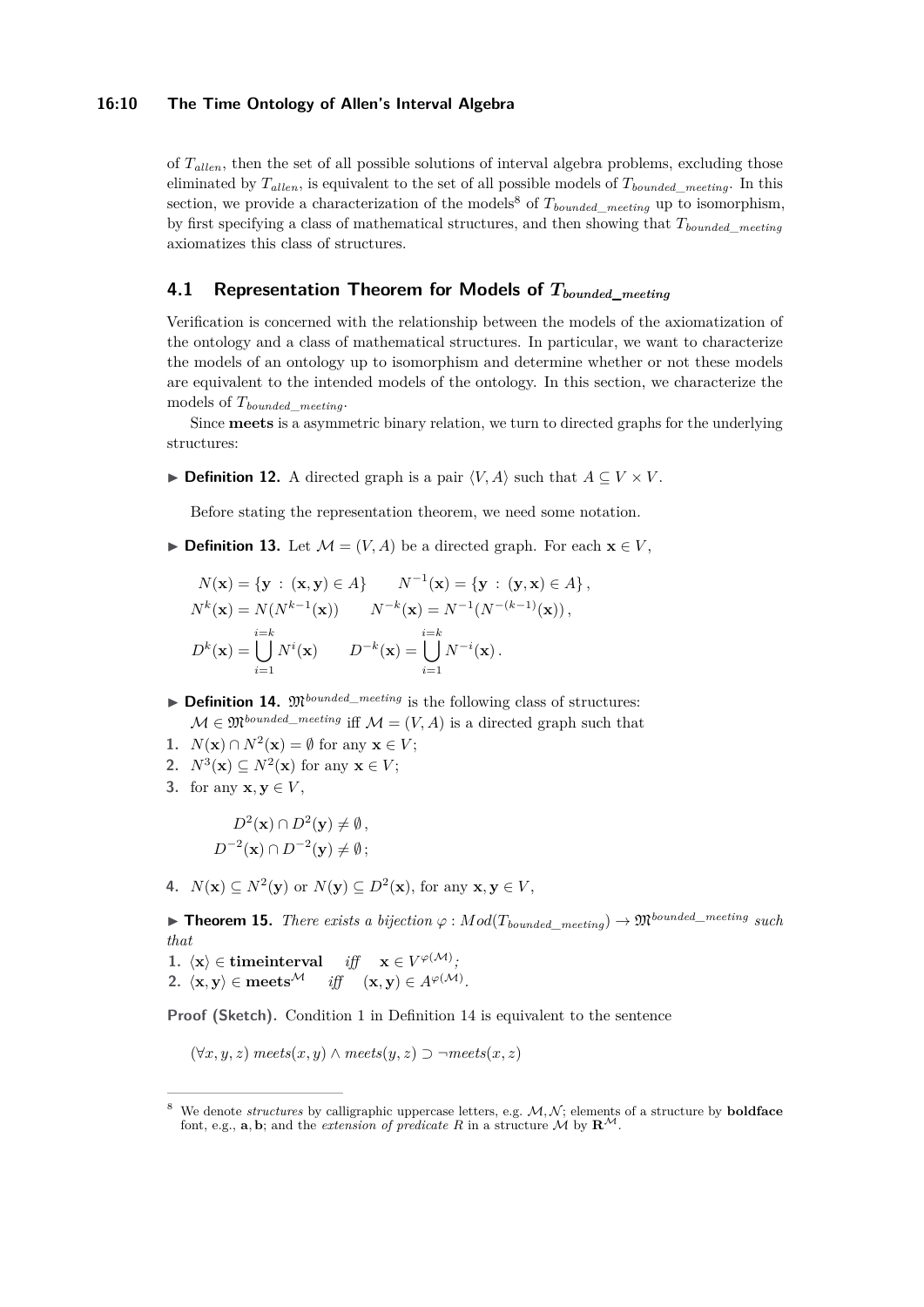We can therefore refer interchangably to the models of *Tbounded*\_*meeting* and structures in M*bounded*\_*meeting* .

# **4.2 Representation Theorem for** M*bounded***\_***meeting*

Although Theorem [15](#page-9-2) characterizes the models of *Tbounded*\_*meeting*, it leaves unresolved the explicit characterization of  $\mathfrak{M}^{bounded\_mering}$ , and a deeper understanding of how to construct models of  $T_{bounded\ meeting}$ . In this section, we characterize the class of directed graphs that satisfy the conditions in Definition [14.](#page-9-1)

Although structures in M*bounded*\_*meeting* are directed graphs, it will be easier to construct them from undirected graphs, allowing us to exploit a wider range of existing work in graph theory.

**► Definition 16.** An undirected graph is a pair  $G = \langle V, E \rangle$  of sets such that  $E \subseteq \{V\}^2$ .

Directed and undirected graphs are related to each other through the notion of orientation.

**Definition 17.**  $G_1 = \langle V, A \rangle$  is an orientation of an undirected graph  $G_2 = \langle V, E \rangle$  iff for each  $(\mathbf{x}, \mathbf{y}) \in E$ , either  $(\mathbf{x}, \mathbf{y}) \in A$  or  $(\mathbf{y}, \mathbf{x}) \in A$ .

If  $G_1$  is a directed graph, then  $G_2$  is the undirected graph for  $G_1$  iff  $G_1$  is an orientation of *G*2.

We therefore need to identify the class of graphs that correspond to structures in M*bounded*\_*meeting* .

# **4.2.1 Twin-free Graphs**

We first notice that

 $T_{bounded\_meting} \neq (\forall x, y, z, u)$  meets $(x, y) \land$  meets $(x, z) \land$  meets $(y, u) \land$  meets $(z, u) \supset (y = z)$ .

Thus there exist models in which there exist multiple intervals that meet and are met by the same intervals.

**► Definition 18.** Let  $G = (V, E)$  be a graph. Two vertices  $\mathbf{x}, \mathbf{y} \in V$  are twins iff for all other vertices **w**, we have  $(\mathbf{x}, \mathbf{w}) \in E$  iff  $(\mathbf{y}, \mathbf{w}) \in E$ .

*G* is twin-free iff it contains no twins.

▶ **Definition 19.** Suppose  $G_1 = (V_1, E_1)$  and  $G_2 = (V_2, E_2)$  are graphs such that  $V_1 \subset V_2$ and  $E_1 \subset E_2$ .  $G_2$  is a twinned extension of  $G_1$  iff each  $\mathbf{x} \in V_2 \setminus V_1$  is a twin of some  $\mathbf{y} \in V_1$ .

I **Lemma 20.** *If* M ∈ M*bounded\_meeting, and* N *is a twinned extension of* M*, then* N ∈ M*bounded\_meeting .*

<span id="page-10-0"></span><sup>9</sup> [http://color.oor.net/allen\\_interval\\_algebra/theorems/triangle\\_free/](http://color.oor.net/allen_interval_algebra/theorems/triangle_free/)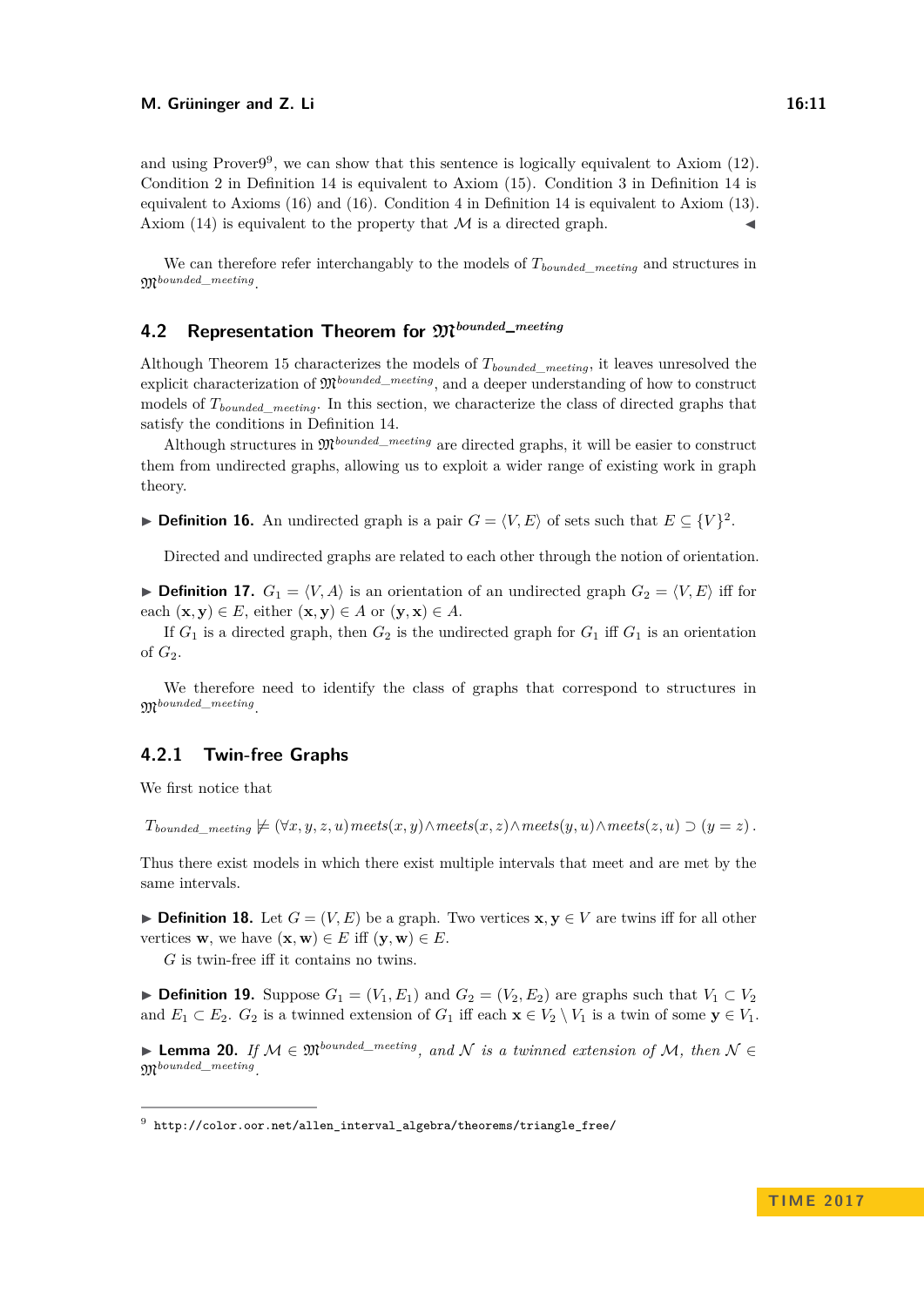<span id="page-11-0"></span>

**Figure 5** Short models.

**Proof.** If  $x, y \in V$  are twins, then

$$
N^k(\mathbf{x}) = N^k(\mathbf{y}) \qquad N^{-k}(\mathbf{x}) = N^{-k}(\mathbf{y})
$$

so that  $\mathcal{N}$  satisfies all conditions in Definition [14](#page-9-1) and hence  $\mathcal{N} \in \mathfrak{M}^{bounded\_ meeting}$ .  $\mathbf{I}$ 

**► Lemma 21.** *Each*  $M \in \mathfrak{M}^{bounded\_mering}$  *contains a unique twin-free subgraph.* 

**Proof.** If **x**, **y** ∈ *V* are twins, then removing **y** does not change  $N^k(\mathbf{x})$  or  $N^{-k}(\mathbf{x})$ , so that the conditions in Definition [14](#page-9-1) will be satisfied by the subgraph of  $M$  that is induced by  $V \setminus \{y\}.$ 

Thus, we can characterize  $\mathfrak{M}^{bounded\_merting}$  by characterizing the twin-free graphs in M*bounded*\_*meeting* .

### **4.2.2 Building Blocks**

We now consider some special graphs that serve as the basic structures from which models of *Tbounded*\_*neeting* are constructed.

**Definition 22.** A short model is an undirected graph that is isomorphic to either  $P_2$  (path graph with two vertices), *P*<sup>3</sup> (path graph with three vertices), or *C*<sup>5</sup> (cyclic graph with five vertices).

The three short models are depicted in Figure [5,](#page-11-0) and they each correspond to a different set of temporal relations. The orientation of  $P_2$  is the smallest model of  $T_{bounded\ meeting}$  with a nontrivial extension of the **meets** relation. The orientation of *P*<sup>3</sup> is the smallest model of  $T_{bounded\_ meeting}$  with a nontrivial extension of the **before** relation. The orientation of  $C_5$  is the smallest model of *Tbounded*\_*meeting* with a nontrivial extension of the **starts** and **ends** relations.

Note that the orientation of a cyclic undirected graph can be a directed acyclic graph.

<span id="page-11-1"></span>▶ Lemma 23. If M is an orientation of a short model G, then  $M \in \mathfrak{M}^{bounded\_mering}$ .

▶ Definition 24. The H graph is the connected graph on six vertices such that exactly two vertices have degree 3 and the remaining vertices have degree 1.

Figure [6\(](#page-12-0)ii) shows two examples of  $\mathbb H$ . Now  $\mathbb H$  by itself is not the undirected graph for any structure in  $\mathfrak{M}^{bounded\_merting}$ ; however, we can use  $\mathbb H$  to construct a graph that will play a critical role in the characterization of M*bounded*\_*meeting* .

We first need to specify a way in which new graphs can be constructed from existing ones.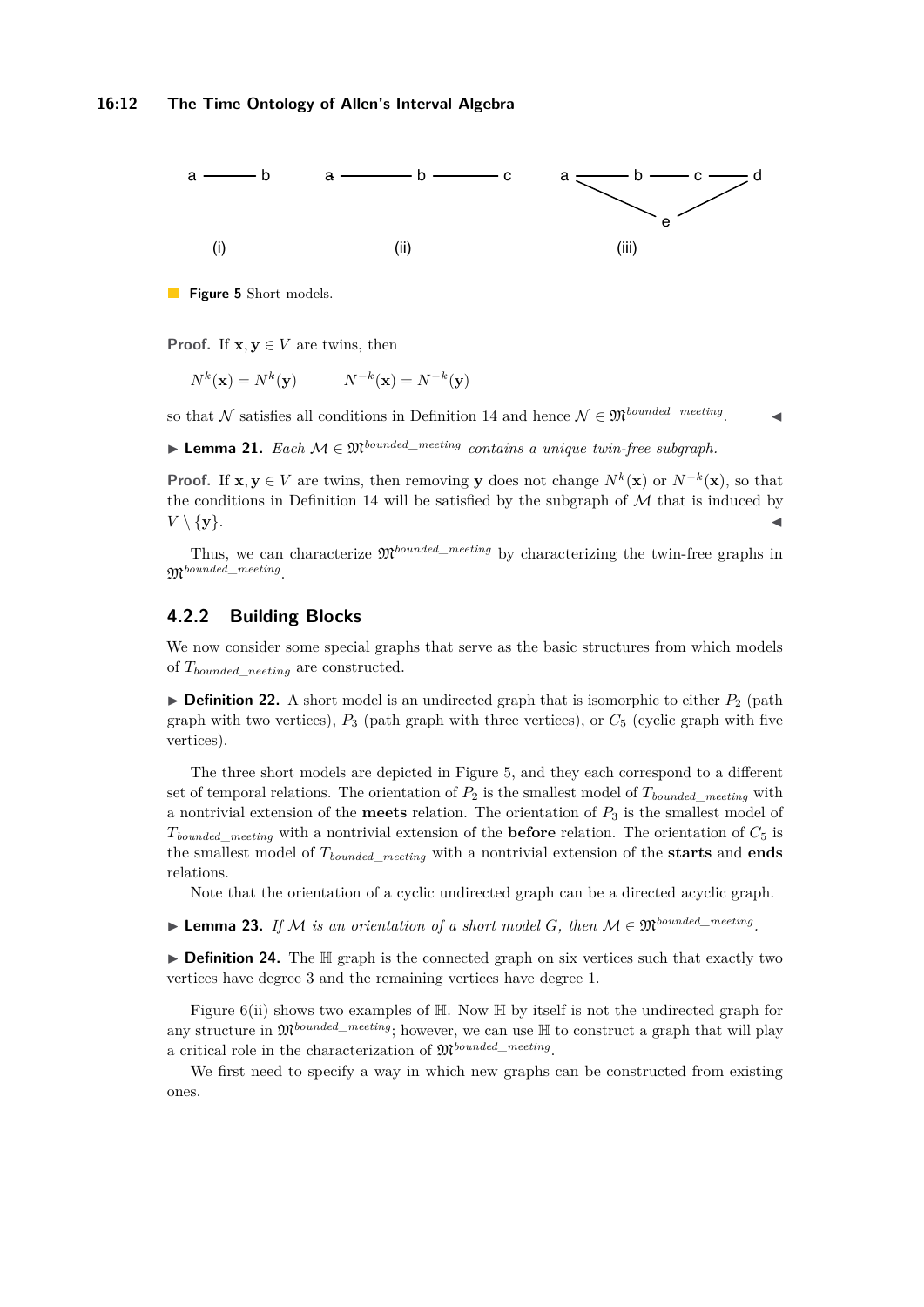<span id="page-12-0"></span>

<span id="page-12-2"></span>**Figure 6** The model  $\mathbb{H} \cup \mathbb{H}$ , and its edge-decomposition into two  $\mathbb{H}$  graphs.



**Figure 7** A depiction of the interval relations corresponding to an  $\mathbb{H} \cup \mathbb{H}$  graph.

- **Definition 25.** A graph  $\mathcal{G} = \langle V, E \rangle$  is edge-decomposable into a set of graphs  $\mathcal{H}$  iff
- **1.**  $\mathcal{H}_i \subset \mathcal{G}$ , for each  $\mathcal{H}_i \in H$ ;
- **2.**  $E_i \cap E_j = \emptyset$ , for each  $\mathcal{H}_i = \langle V_i, E_i \rangle$  and  $\mathcal{H}_j = \langle V_j, E_j \rangle$ ;
- **3.**  $E = \bigcup_i E_i$ .

Thus, a graph  $\mathcal G$  is edge-decomposable into a set of subgraphs iff the set of edges in  $\mathcal G$ can be partitioned. Figure [6\(](#page-12-0)i) depicts the graph  $\mathbb{H} \cup \mathbb{H}$ ; it is edge-decomposable into the two graphs in Figure [6\(](#page-12-0)ii). We will use the notation  $\mathcal{G} = \mathcal{H}_1 \cup \ldots \cup \mathcal{H}_n$  to indicate that  $\mathcal{G}$  is edge-decomposable into  $\mathcal{H}_1, \ldots, \mathcal{H}_n$ .

Elsewhere in graph theory,  $\mathbb{H} \cup \mathbb{H}$  is the unique extremal graph of order 8, that is, it contains the maximal number of edges for a graph of  $girth^{10} 5$  $girth^{10} 5$  $girth^{10} 5$  on 8 vertices.

▶ Lemma 26. *If M is an orientation of*  $\mathbb{H} \cup \mathbb{H}$ *, then*  $M \in \mathfrak{M}^{bounded\_mering}$ *.* 

Figure [7](#page-12-2) illustrates how  $\mathbb{H} \cup \mathbb{H}$  is related to the interval relations.

# **4.3 Characterization of** M*bounded***\_***meeting*

In the preceding section, we explicitly identified some graphs that are structures in M*bounded*\_*meeting*, but we are ultimately interested in characterizing *all* such graphs.

▶ Definition 27. A graph *G* is triangle-free iff it does not contain any induced cycles of length 3 (i.e.  $G$  contains no induced  $K_3$  subgraphs).

 $\triangleright$  **Definition 28.** A graph *G* is 2-connected iff there exist two vertex-disjoint paths between any two vertices in *G*.

<span id="page-12-1"></span><sup>&</sup>lt;sup>10</sup> The girth of a graph *G* is the length of the shortest cycle in G.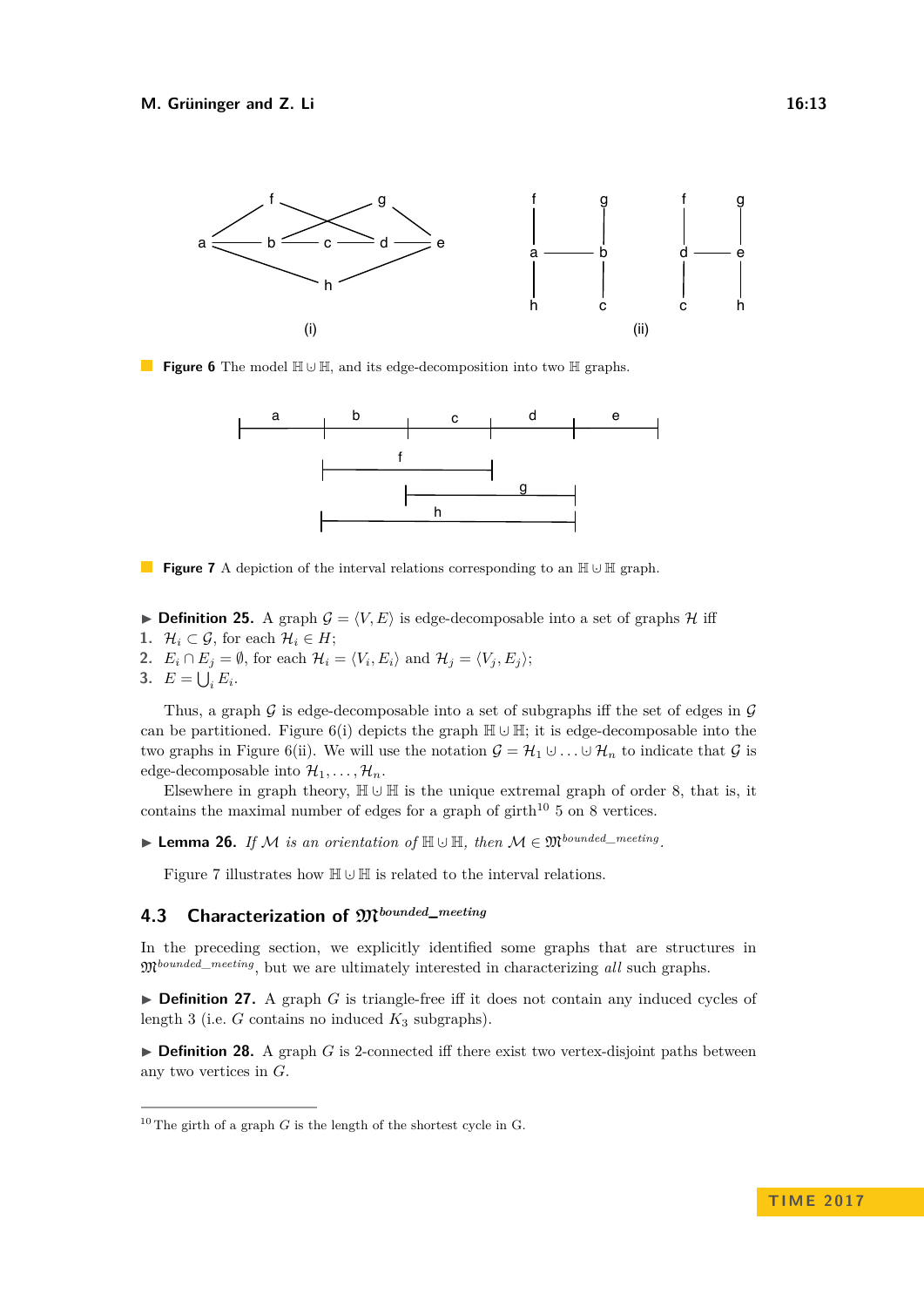#### **16:14 The Time Ontology of Allen's Interval Algebra**

A well-known result in graph theory [\[5\]](#page-14-7) shows that a graph is 2-connected iff each pair of vertices are elements of the same cycle.

 $\triangleright$  **Definition 29.** The distance between two vertices in a graph *G* is the number of edges in a shortest path that connects the two vertices.

The diameter of a graph  $G$  (denoted by  $diam(G)$ ) is the greatest distance between any two vertices of *G*.

<span id="page-13-0"></span>**► Lemma 30.** Suppose  $M \in \mathfrak{M}^{bounded\_mering}$  and let G be the undirected graph for M such *that G is not a short model. G is a 2-connected triangle-free graph such that*  $diam(G) = 3$ *.* 

**Proof.** *G* is triangle-free iff for any  $\mathbf{x} \in V$ ,  $N(\mathbf{x}) \cap N^2(\mathbf{x}) = \emptyset$ , which is equivalent to condition  $(1)$  in Definition [14.](#page-9-1) By condition  $(3)$  in Definition [14,](#page-9-1) there are at most two vertices between any **x**, **y**, so that  $diam(G) = 3$  (and hence *G* is connected). Suppose *G* is not 2-connected; since G is not a short model, there must exist  $\mathbf{x}, \mathbf{y} \in V$  such that there is a unique *P*<sup>4</sup> subgraph with **x** and **y** as endpoints. However, this violates condition (2) in Definition [14.](#page-9-1)

Note that the converse of this Lemma does not hold; we need to determine which 2-connected triangle-free graphs are structures in M*bounded*\_*meeting* .

<span id="page-13-1"></span>I **Theorem 31.** *Suppose* M *is the orientation of a twin-free graph.* M ∈ M*bounded\_meeting iff* M *is the orientation of a short model or of a graph in which any two elements* **x***,* **y** *are elements of a subgraph*  $G \subseteq \mathcal{M}$  *such that* 

 $G \cong \mathbb{H} \cup \mathbb{H}$ .

**Proof (Sketch).** By Lemma [30,](#page-13-0) any two elements **x**, **y** are elements of an induced  $P_2$ ,  $P_3$ ,  $C_5$ , or  $C_6$  subgraph. By condition (2) in Definition [14,](#page-9-1) there exist additional elements **v**<sub>1</sub>*,* **v**<sub>2</sub>*,* **v**<sub>3</sub> ∈ *V* that create new  $C_5$  subgraphs, so that the  $C_6$  subgraph generates an H ∪ H subgraph that contains **x**, **y**.

Finally, we can give a constructive characterization for finite structures in  $\mathfrak{M}^{bounded\_ meeting}$ .

 $\triangleright$  **Definition 32.** Let  $G_1, G_2$  be two graphs that each contain an induced  $P_k$  subgraph. A graph obtained from  $G_1$  and  $G_2$  by identifying the two subgraphs is a  $P_k$ -gluing of  $G_1$  and  $G_2$ .

► **Definition 33.** A full graph is a graph in which each  $P_4$  subgraph is an edge cover of an induced  $C_5$  subgraph.

**► Theorem 34.** Suppose  $M \in \mathfrak{M}^{bounded\_merting}$  such that M is twin-free and finite, and *that G is the undirected graph for* M*.*

■ *G is not 2-connected iff*  $G \cong P_2$  *or*  $G \cong P_3$ *.* 

- $G$  *is 2-connected iff there exists a sequence*  $G_1, \ldots, G$  *such that* 
	- **1.**  $G_1 \cong P_n$ ;
	- **2.** *G is a full graph;*
	- **3.**  $G_{i+1}$  is the result of  $P_4$ -gluing  $G_i$  and  $C_5$ .

**Proof (Sketch).** By Lemma [23](#page-11-1) and Lemma [30,](#page-13-0) *G* is connected but not cyclic iff  $G \cong P_2$  or  $G \cong P_3$ . Suppose *G* is 2-connected. By Theorem [31,](#page-13-1) each pair of vertices are elements of an  $\mathbb{H} \cup \mathbb{H}$  subgraph, so that *G* is a full graph. Let  $P_k$  be the longest path in *G*. By condition (2) in Definition [14,](#page-9-1) every  $P_4$  subgraph is an edge cover of an induced  $C_5$  subgraph, which is equivalent to the  $P_4$ -gluing of a subgraph to  $C_5$ .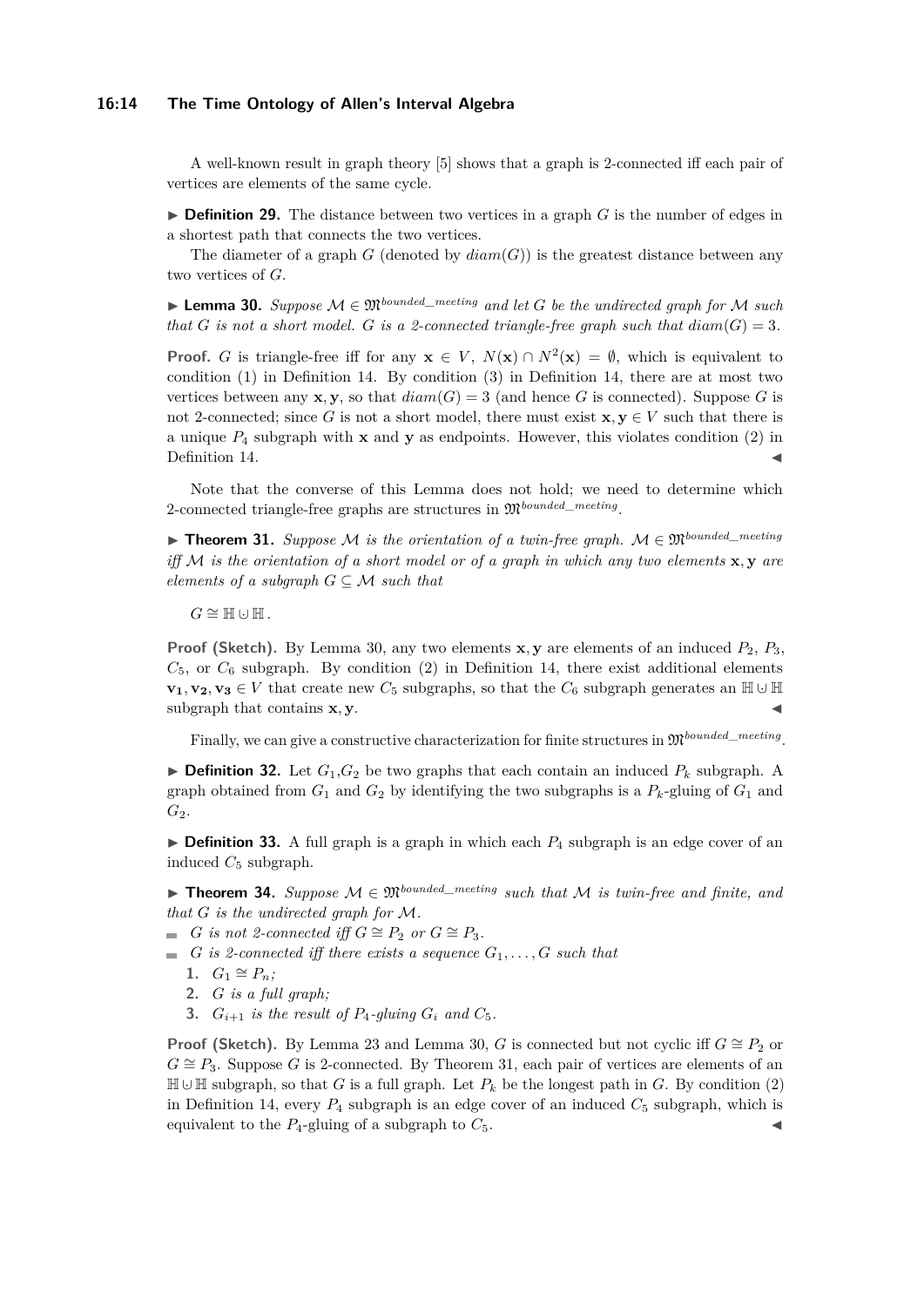#### **M. Grüninger and Z. Li 16:15**

Recall the original motivation for this work – since all applications of Allen's Interval Algebra consists in the specification of temporal constraints and the use of constraint satisfaction techniques to find solutions. Such solutions correspond to models of  $T_{\text{allen}}^*$ . Given the synonymy of  $T^*_{allen}$  and  $T_{bounded\_ meeting}$  (Theorem [11\)](#page-8-3), these last two results not only give us a complete characterization of the finite models of *Tbounded*\_*meeting* up to isomorphism, but they also give us a complete characterization of the solutions of a set of temporal constraints.

### **5 Summary**

Constraint satisfaction with relational calculi such as Allen's Interval Algebra has been the predominant application of temporal concepts within commonsense reasoning. Yet in some way, this has diminished the role played by the different time ontologies that provide their foundations. It has long been known that the first-order theory of Allen's Interval Algebra is interpretable by certain ontologies of time intervals, in particular, the ontology *Tinterval*\_*meeting*. This perspective has been considered sufficient for showing that Allen's Interval Algebra was in some sense sound with respect to its ontological foundations. In this paper, we have specified an ontology  $T_{bounded\ meeting}$  that is weaker than  $T_{interval\ meeting}$ and which is logically synonymous with Allen's Interval Algebra. Finally, we have provided a characterization of the models of *Tbounded*\_*meeting* up to isomorphism, by first specifying a class of mathematical structures, and then showing that *Tbounded*\_*meeting* axiomatizes this class of structures. This characterization gives us insights into the set of all possible solutions for a set of temporal constraints that can be specified by Allen's Interval Algebra.

The next step in this direction is a full characterization of the infinite models of *Tbounded*\_*meeting*, which would provide an alternative characterization of the models of *T*<sub>interval</sub> meeting. It would also enable us to explore extensions of  $T_{bounded\_ meeting}$  that axiomatize dense orderings. This is equivalent to revisiting Hayes' and Ladkins description of models with respect to intervals on  $\mathbb Q$  and  $\mathbb Z$ . Formalize these results as representation theorems.

Another major question is the relationship of *Tbounded*\_*meeting* to other ontologies of time intervals, such as periods [\[4\]](#page-14-1), in which the primitive relations are precedence and inclusion rather than meets. In particular, this would require a characterization of the mereology of intervals that is definable within models of *Tinterval*\_*meeting*.

#### **References**

- <span id="page-14-3"></span>**1** J. Allen and P. Hayes. Moments and points in an interval-based temporal logic. *Computational Intelligence*, 5:225–238, 1989.
- <span id="page-14-0"></span>**2** James F. Allen. Maintaining knowledge about temporal intervals. *Commun. ACM*, 26(11):832–843, 1983. [doi:10.1145/182.358434](http://dx.doi.org/10.1145/182.358434).
- <span id="page-14-4"></span>**3** B. Bennett, A. Isli, and A. G. Cohn. When does a composition table provide a complete and tractable proof procedure for a relational constraint language? In *Proceedings of the IJCAI-97 workshop on Spatial and Temporal Reasoning*, 1997.
- <span id="page-14-1"></span>**4** J. van Benthem. *Logic of Time*. Springer Verlag, 1983.
- <span id="page-14-7"></span>**5** R. Diestel. *Graph Theory*. Springer Verlag, 1997.
- <span id="page-14-5"></span>**6** H. Enderton. *Mathematical Introduction to Logic*. Academic Press, 1972.
- <span id="page-14-6"></span>**7** Michael Grüninger, Torsten Hahmann, Ali Hashemi, Darren Ong, and Atalay Özgövde. Modular first-order ontologies via repositories. *Applied Ontology*, 7(2):169–209, 2012.
- <span id="page-14-2"></span>**8** P. Hayes. Catalog of temporal theories. Technical Report Technical Report UIUC-BI-AI-96-01, University of Illinois Urbana-Champagne, 1996.